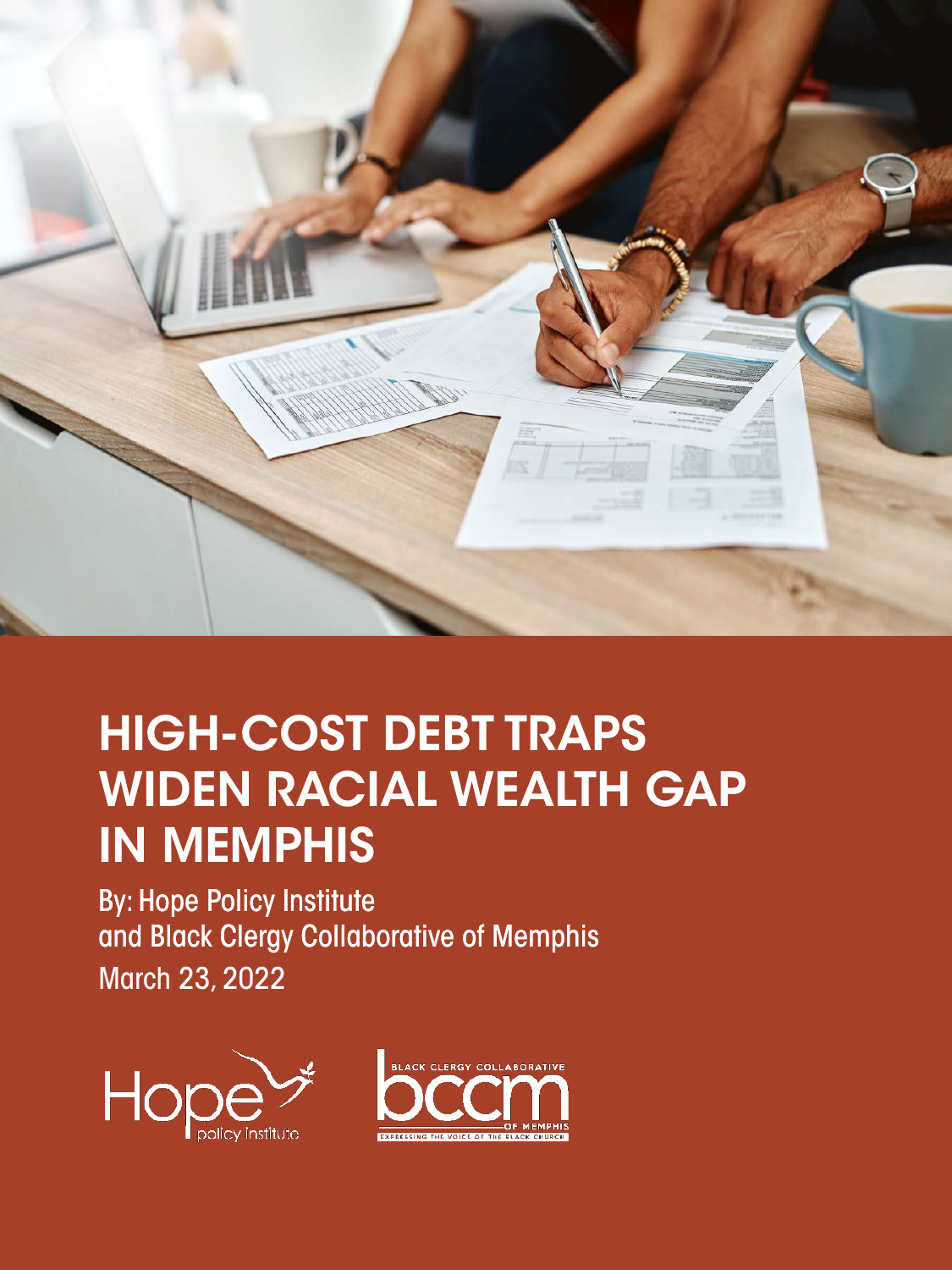

# **OVERVIEW**

High-cost loans in Memphis carry different names: payday loans, car title loans, or flex loans, for example. They also have many shared characteristics, which have devastating consequences for people: triple-digit rates, unaffordable terms, and coercive repayment mechanisms. Even though these loans are marketed as a quick financial fix, the reality is that they are a debt trap by design.

The burdens of these devastating loans are concentrated primarily in Memphis's communities of color, and the financial benefit of the fees drained by these triple-digit debt traps flows to a small handful of companies. There are 114 high-cost loan storefronts in the city, two or more than twice the number of Starbucks and McDonalds combined. Two out-of-state corporations own nearly half of all of the storefronts.

The wealth-stripping effects of high-cost loans limit economic mobility for individuals and perpetuate long-standing racial and economic inequalities. In Memphis, 20% of white households are liquid asset poor, compared to more than 50% of Black households and more than 60% of Latino households in the city. These high-cost loans, through their fee extraction and economic consequences primarily concentrated in Memphis's Black and Latino communities, perpetuate this gap.

State and federal policymakers have the authority to rein in the harms of these high-cost loans and should do so by lowering the costs of these loans and ensuring lenders cannot trap people in endless cycles of unaffordable debt.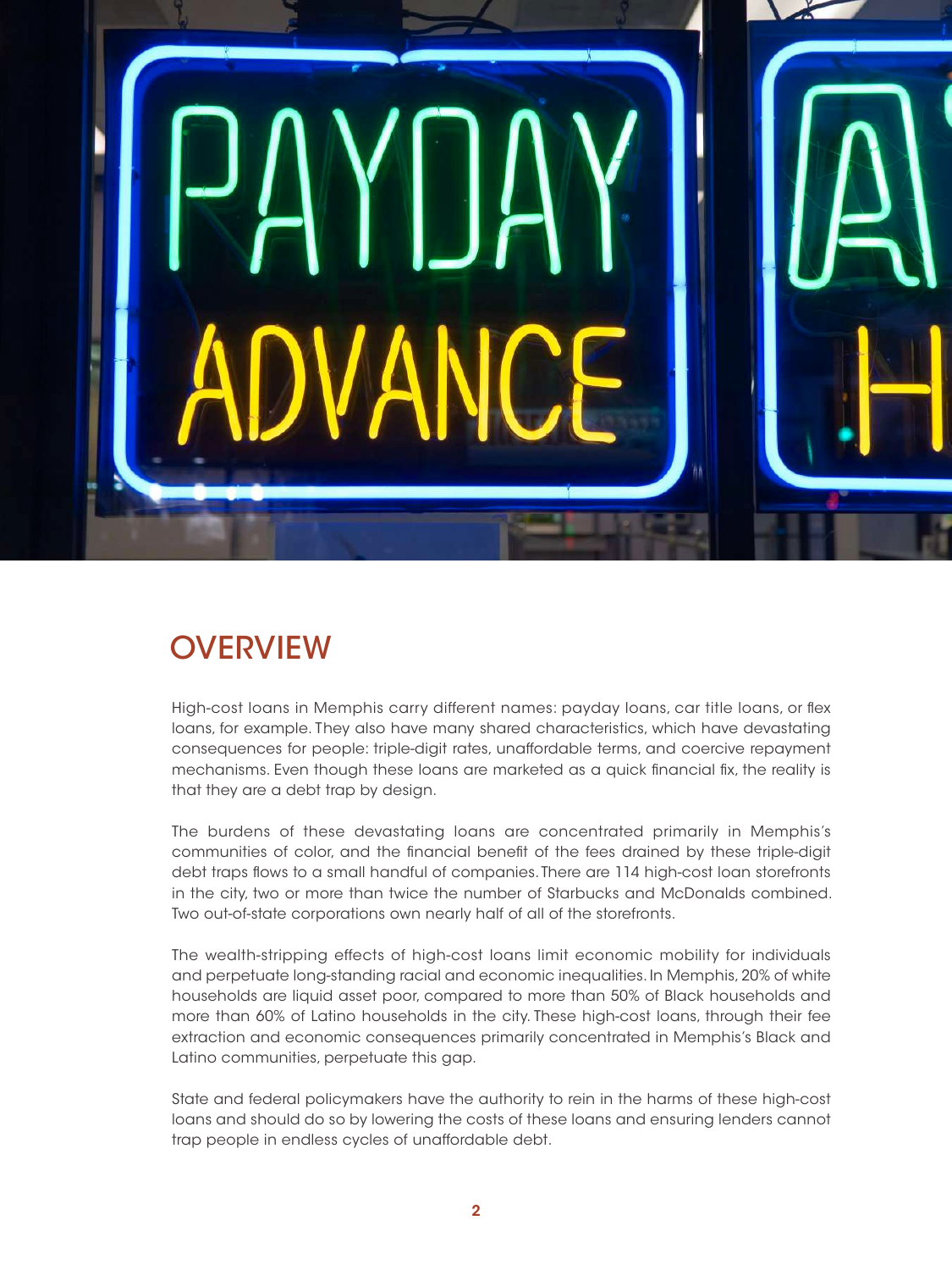# DEBT TRAP BY DESIGN

High-cost lenders in Memphis are able to charge triple-digit rates because the Tennessee legislature has enacted laws allowing it. This report focuses on the following types of high-cost lenders licensed under Tennessee state law: payday loans, car title loans, and flex loans. Despite their different names, they share many characteristics, causing harm to borrowers: triple-digit APR, coercive repayment mechanisms such as bank account access, and no assessment of whether the borrower can make the loan payments without re-borrowing or defaulting on other debt. See Table 1.

|                 | <b>Triple-Digit</b><br><b>APRS</b> | <b>Coercive Repayment</b><br><b>Mechanism</b> | <b>Assessment of</b><br><b>Ability to Repay</b> |
|-----------------|------------------------------------|-----------------------------------------------|-------------------------------------------------|
| Payday Loans    |                                    |                                               |                                                 |
| Car Title Loans |                                    |                                               |                                                 |
| Flex Loans      |                                    |                                               |                                                 |

#### TABLE 1: Characteristics of High-Cost Lenders in Memphis

Though marketed as a quick financial fix to tide over an occasional emergency, these high-cost loans create a long-term cycle of debt. In the words of one borrower, "…These loans are not meant to be paid off and trap the consumer.<sup>"1</sup> And, from another, "...after fees and how they set up your biweekly payments, only a small amount goes toward the principal, which makes it impossible for payoff."2

This debt trap is by design. The combination of triple-digit interest rates, coercive repayments, and a disregard for whether the loan is affordable creates a loan product that is nearly impossible to repay without re-borrowing.

High-cost lenders' bottom line is driven by the cycle of re-repeat relending. For example, the typical payday borrower is stuck in 10 payday loans a year, typically back to back.<sup>3</sup> This debt trap drives the business model: over 75% of all payday loan fees are generated by people stuck in more than 10 loans a year. 4 By the time a borrower eventually spins off this debt cycle, they will then be subject to insufficient fund fees, aggressive debt collection, and ultimately bank account closures or bankruptcy. For car title loans, devastating consequences include the seizure of a borrower's car. Between 2014 and 2019, car title lenders seized over 101,000 cars from Tennesseans.<sup>5</sup>

For a detailed analysis of each of the types of high-cost loans (payday loans, car title loans, and flex loans) in Memphis and the resulting harms, see Appendix A.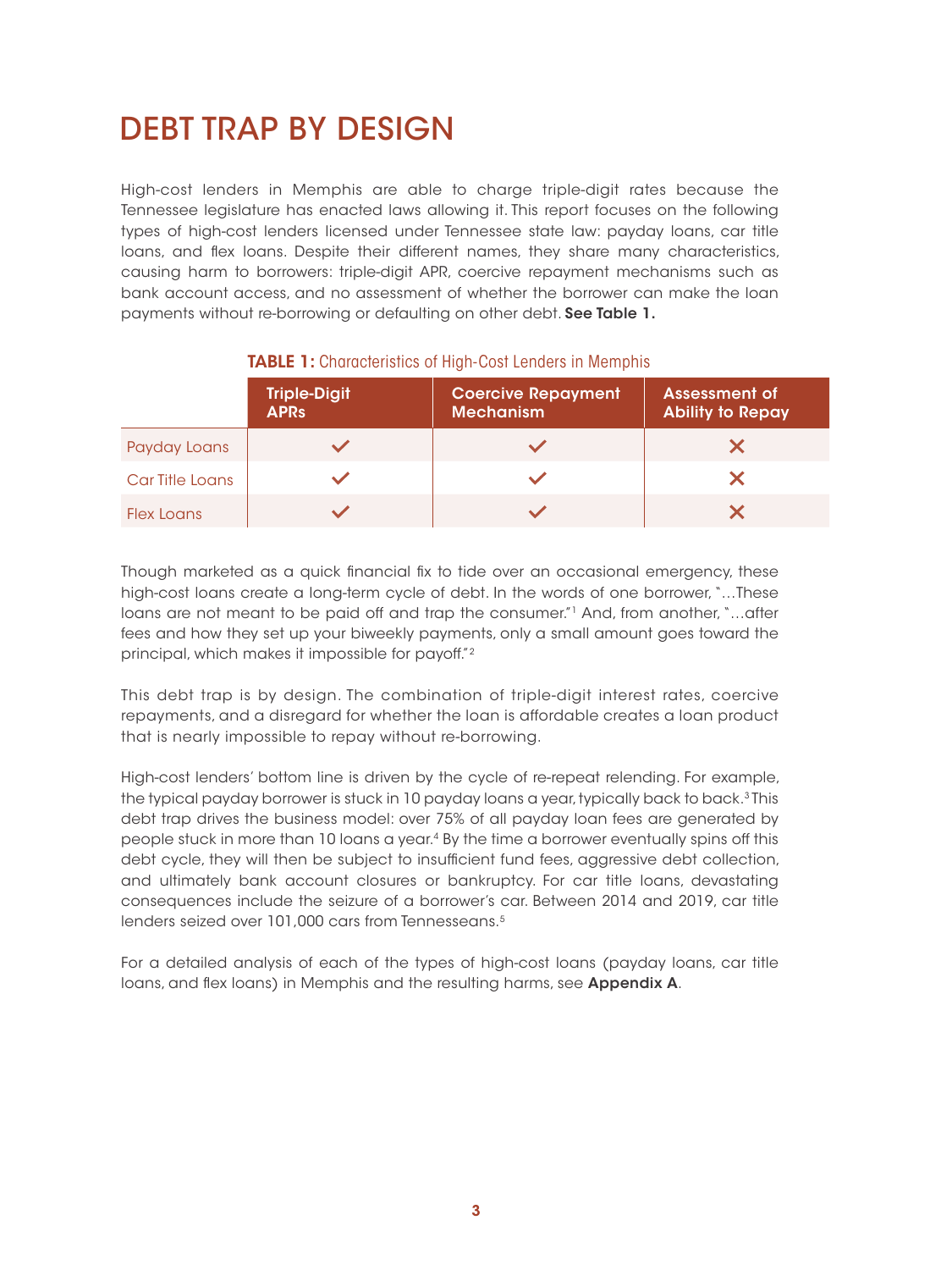## THE CONCENTRATED NATURE OF THE HARM

#### Where are High-Cost Lenders Located?

In Memphis, there are 114 high-cost lending storefronts, more than twice the number of McDonalds and Starbucks combined.6 The burdens of these storefronts are not shared equally across the city. Rather, the harm and wealth stripping effects of these high-cost lenders are disproportionately located in Memphis neighborhoods with higher percentages of Black and Latino residents. See Figures 2 and 3. These patterns are enabled by and reinforce long-standing residential racial segregation and exclusionary lending practices, such as redlining, predatory mortgage lending, and restrictive covenants. A list of storefront counts by zip code is included in Appendix B.

SOURCE: Hope Policy Institute analysis of U.S. Census data and list of licensed lenders from the Tennessee Department of Financial Institutions, as of Aug. 6, 2021.



#### FIGURE 2:

Location of High-Cost Lenders in Memphis and Percent Black Population, by Census Tract



SOURCE: Hope Policy Institute analysis of U.S. Census data and list of licensed lenders from the Tennessee Department of Financial Institutions, as of Aug. 6, 2021.



#### FIGURE 3:

Location of High-Cost Lenders in Memphis and Percent Latino Population, by Census Tract

#### Latino Percentage

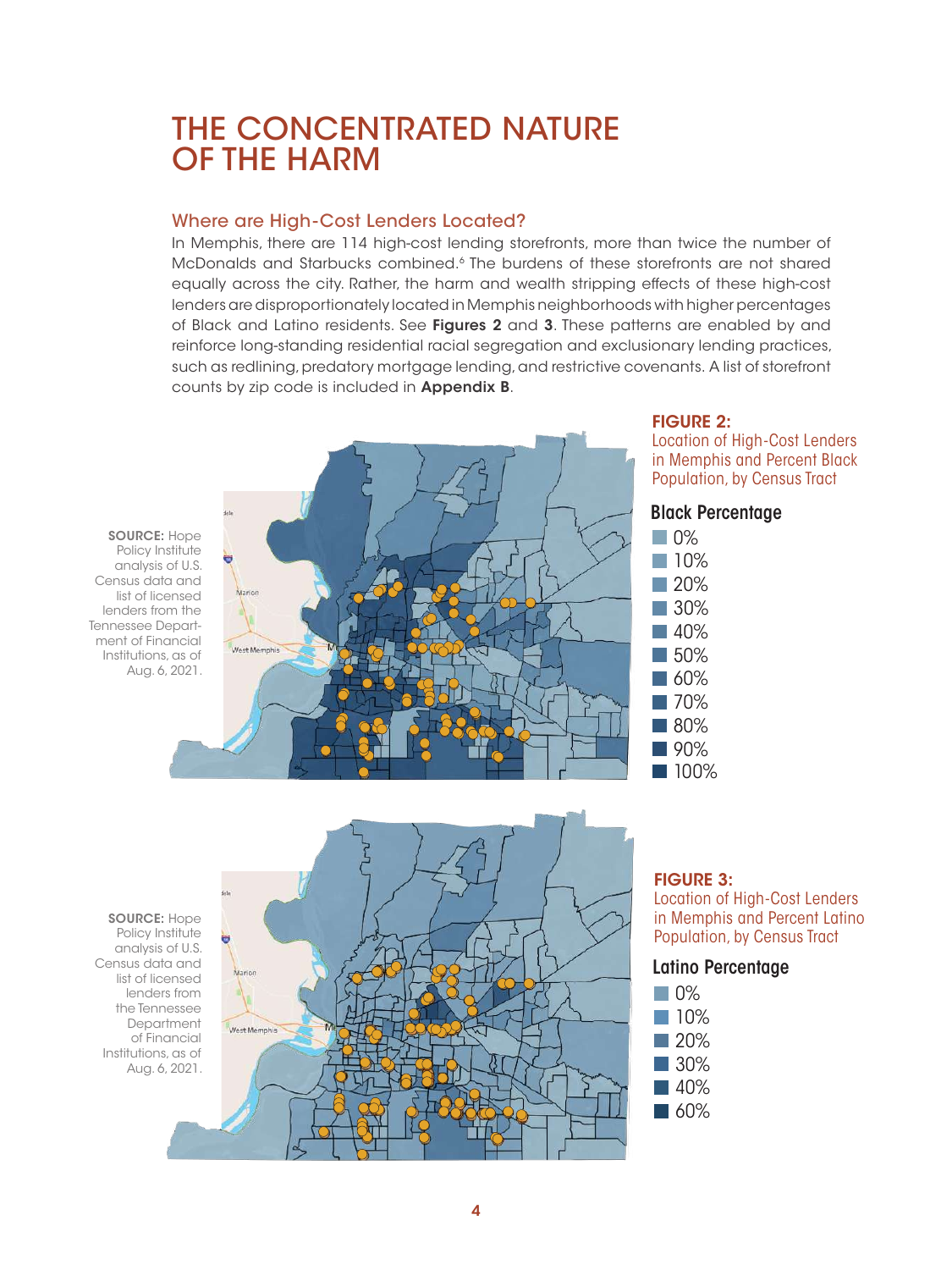#### Who Owns the High-Cost Lenders in Memphis?

Not only are the storefronts concentrated in certain areas of the city, the stores are highly concentrated in terms of the companies that own them.

The scattering of storefronts may create the perception of companies' response to high demand. The reality is that it is a relatively small number of large corporations with bottom lines driven by people trapped in a long-term cycle of debt, where the budget gap created by one high-cost loan is filled by the next, and so on, and so on.

The 114 storefronts in Memphis are owned by just 21 lending companies, and 65% (74) of these stores are owned by nine out-of-state corporations. In fact, just two out-of-state corporations own nearly half (45%) of all the high-cost lending stores in Memphis. See Table 2. Of the 43 licensed flex-loan lenders in the city, nearly half are owned by a single out-of-state car title lender.

| Populus Financial Group, Inc./Ace Cash Express           |                | Texas           |
|----------------------------------------------------------|----------------|-----------------|
| <b>TitleMax/TMX Financing</b>                            |                | Georgia         |
| <b>Buckeye Check Cashing of Tennessee, LLC</b>           | 5              | Ohio            |
| Nice Loans Advance LLC                                   | 5              | <b>Illinois</b> |
| Tennessee Title Loans, Inc                               | $\overline{4}$ | Georgia         |
| Advance America, Cash Advance Centers of Tennessee, Inc. | 3              | South Carolina  |
| Southern Specialty Finance, Inc.                         | 3              | Ohio            |
| Cash Quick V, LP                                         |                | Texas           |
| Title Cash of Tennessee, Inc.                            |                | Alabama         |
| <b>Total Storefronts Owned by Out-of-State Lenders</b>   | 74             |                 |
| <b>Total Storefronts in Memphis</b>                      |                |                 |

#### TABLE 2: Out-of-State Lenders in the Memphis Market

**SOURCE:** Hope Policy Institute analysis of list of licensed lenders from the Tennessee Department of Financial Institutions, as of Aug. 6, 2021

While this analysis examines only the concentration of storefronts in the city of Memphis, additional licensed high-cost lenders extract fees from residents through their online lending presence. For example, the state's largest high-cost lender, measured in storefronts, does not have any stores in Memphis but does offer loans online. Complaints from the Consumer Financial Protection Bureau's database reveals stories of harm from Memphis residents stuck in online loans from the state's licensed lenders as well.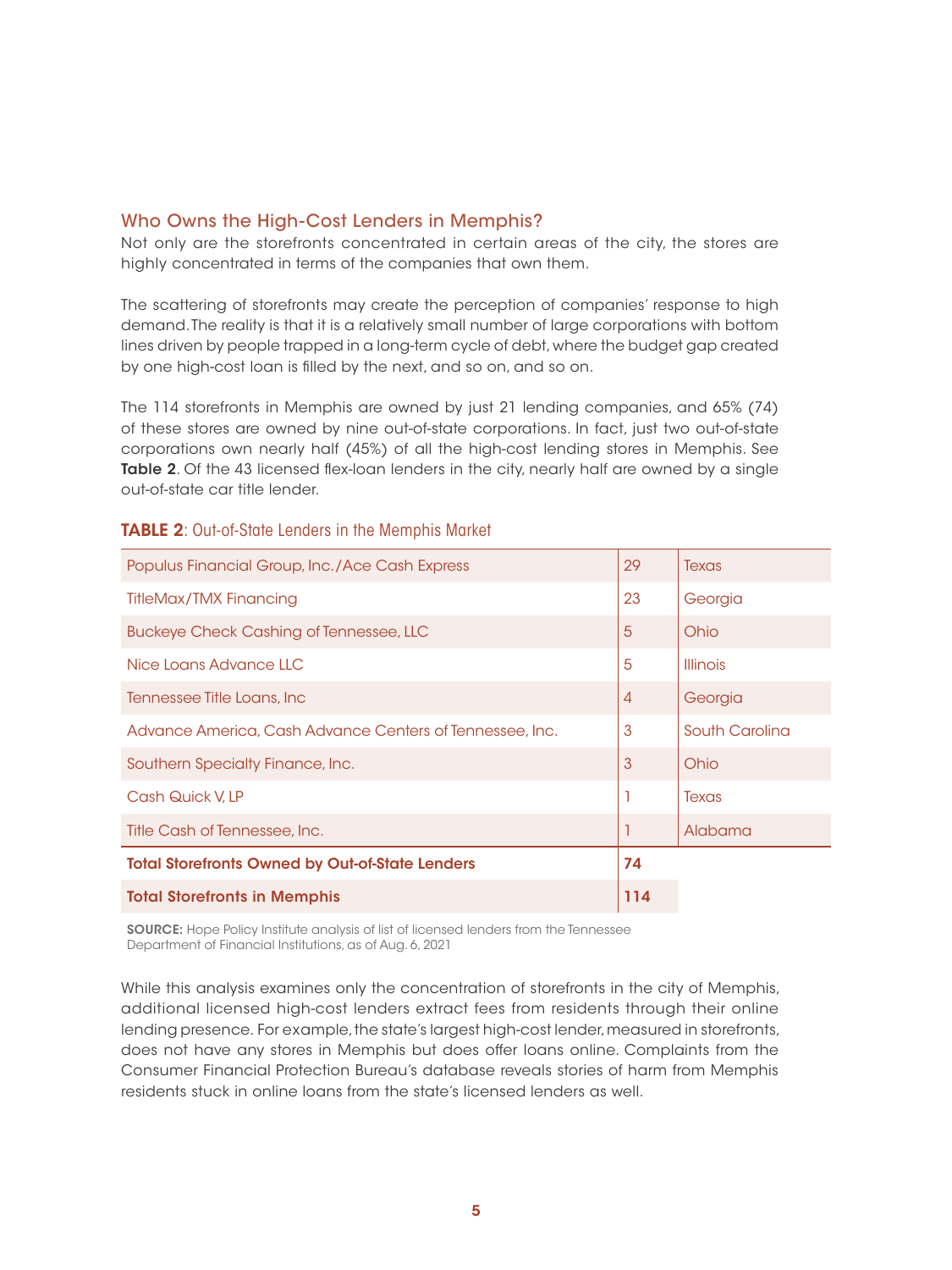

### DEBT TRAPS WIDEN THE RACIAL WEALTH GAP

The combination of the extractive fees, economic consequences of high-cost loan products, and location of these storefronts in communities of color exploit and repeat vast economic disparities in Memphis, particularly along racial lines. Though these highcost loans are touted as a safe, affordable option to ease financial stress, the reality is that they deepen it. Beyond the extraction of fees on their triple-digit interest loans, these loans create a cascade of consequences, such as increased likelihood of overdraft fees, defaulting on other bills, involuntary bank account closures, and even bankruptcy. These harms are neither exclusive nor exhaustive and extend to psychological stress caused by unaffordable debt, strain on other community and family members, and the subsequent inability to build wealth in the future.

These consequences are harmful and particularly pronounced in Memphis, a city with deeply entrenched economic and racial inequality. For example, in terms of access to financial services, 45% of Black Memphis households are unbanked or underbanked, as are over 50% of Latino households, in contrast to only 15% of white households.7 Given that high-cost loans, such as payday loans, which are made to people with an existing bank account, are disproportionately located in communities of color and increase the likelihood of involuntary loss of a bank account, these high-cost loans push people out of the mainstream financial system. For car title loans, people have a car at loan origination, typically owned free and clear, but frequently, these lenders seize the car after the borrower has exhausted the debt cycle.

Having a bank account is a critical gateway to economic opportunity, as research shows that bank account access increases one's likelihood of homeownership and other wealth building opportunities. The absence of a bank account increases the expenses that people will incur in day-to-day transactions. This is yet another way in which these highcost loans widen the already vast racial wealth gap in Memphis. One way of measuring wealth is liquid asset poverty, which measures whether someone has a financial cushion sufficient to subsist at poverty levels for 90 days after an unexpected loss of income. In Memphis, 20% of white households are liquid asset poor, compared to more than 50% of Black households and more than 60% of Latino households in the city. These high-cost loans, through their fee extraction and economic consequences primarily concentrated in Memphis's Black and Latino communities, perpetuate this gap.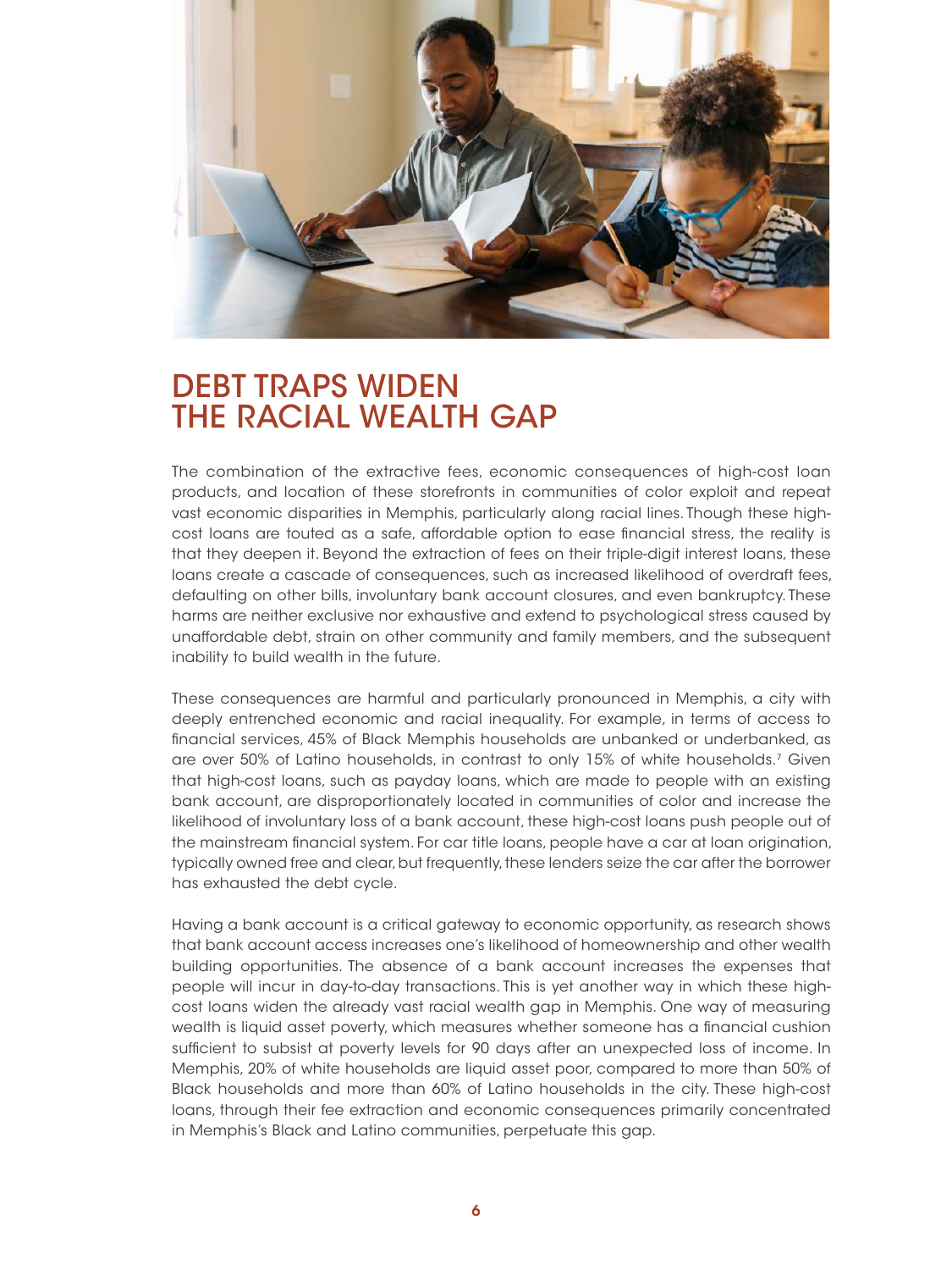# SOLUTIONS

Given the damage of these high-cost loans to their neighbors and communities, leaders in Memphis have sought to mitigate these harms using the tools available to them. In 2009, the city of Memphis and Shelby County enacted a joint ordinance prohibiting new storefronts to be built within 1000 feet of people's homes. A decade later, in September of 2020, still confronted with the consequences of these lenders, the City Council passed a resolution calling for the state legislature to revoke and ban business licenses for all payday lenders, a policy change for which the city does not have the authority to enact.<sup>8</sup> The resolution acknowledges the concern that these loans "cost most borrowers triple-digit interest rates, trap borrows in repeat loans, foster coercive debt collection practices, and endanger bank account ownership for families that live on the financial edge." It also recognizes the higher concentration of storefronts in Black neighborhoods than in white neighborhoods. As such, the resolution concludes in support of state legislation that will "cease predatory lending," to "improve the financial lives of families within the City of Memphis and throughout the entire state of Tennessee."

Beyond local elected officials, the faith community is also working to lend a hand to people struggling in the debt trap. This has long been true as churches, food banks, and charities have borne the cost of these high-cost loans in their communities, straining already scarce resources. For example, a study in Texas showed that Texas Catholic Charities spent over \$1 million in resources to help people who could not make ends meet because of payments extracted by high-cost lenders.

In the fall of 2021, the Black Clergy Collaborative of Memphis launched an initiative with Hope Credit Union to connect people to financial products that help borrowers save and succeed, rather than sink people into an inescapable cycle of debt. In announcing the partnership, Rev. J. Lawrence Turner, President of the Black Clergy Collaborative, stated plainly how high-cost payday, car title, and installment loans were, "charging up to 450% interest on loans that effectively ensnare the working poor into webs of long-term debt."9

Ultimately, to stop the debt trap, the debt trap must be directly addressed. While the city and county are limited in their authority at the local level, policymakers at the state and federal level have the ability to roll back the dangerous elements of these high-cost loans. The most effective way to stop the debt trap is to cap the rates at 36% or less. This protection is already in place at the federal level for active duty members of the military and in 18 states plus the District of Columbia, and including Arkansas (which caps rates at 17%). Both the state legislature and Congress have the ability to enact such a cap to stop the debt trap in Tennessee.

Finally, the Consumer Financial Protection Bureau (CFPB), a federal watchdog agency to prevent unfair, abusive, and deception financial practices, also has the authority to rein in harmful high-cost lending practices. Borrowers can file complaints directly with the agency, and more importantly, the CFPB has the ability to issue new rules that ensure high-cost lenders, such as those in Memphis, do not endlessly trap people in unaffordable cycles of debt as they do now.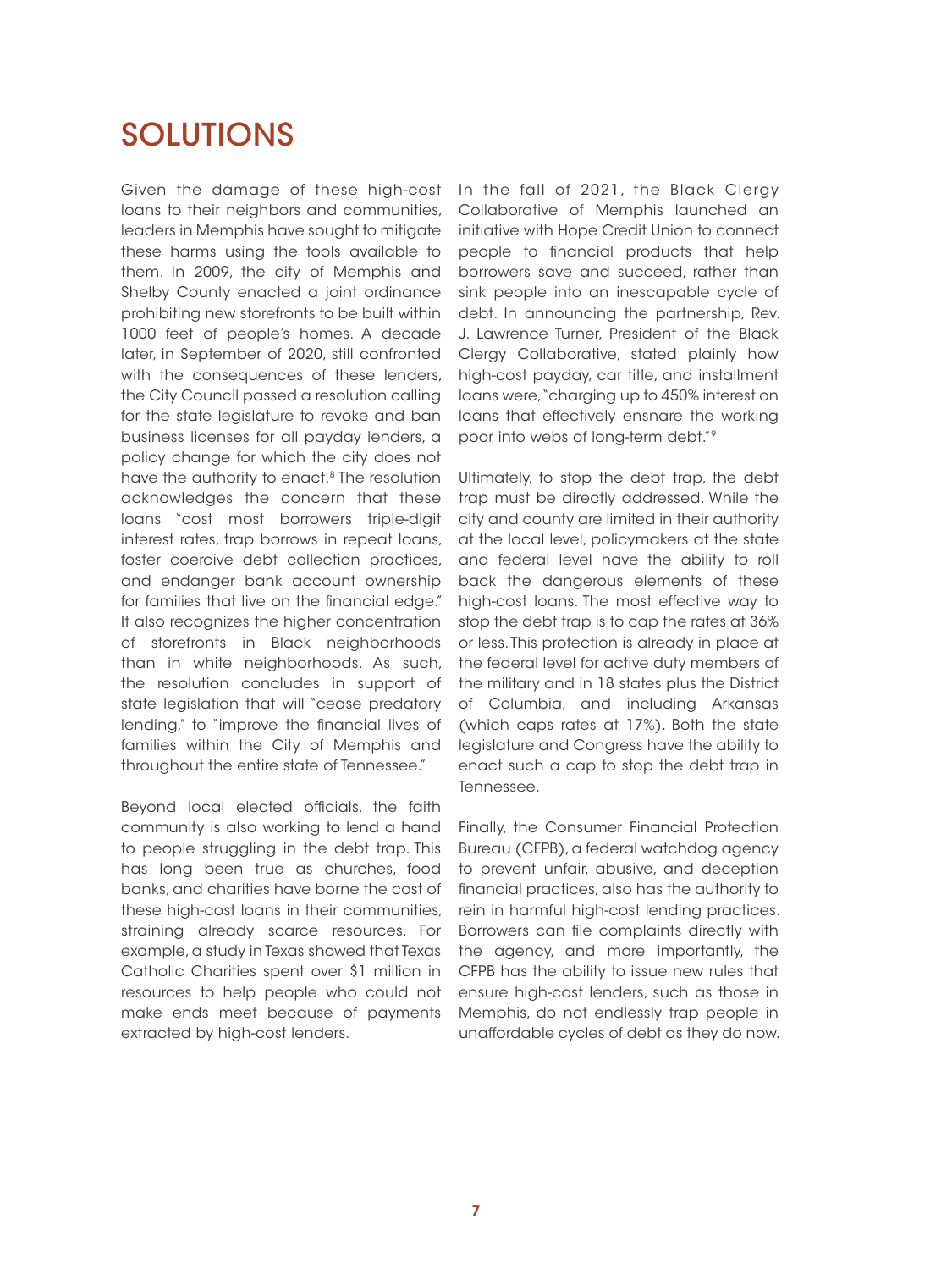### APPENDIX A: HIGH-COST LOANS IN MEMPHIS

#### Payday Loans:

What are they: As permitted by state law, payday loans can result in 460% annual percentage rate (APR) on a loan due in full in 14 days. In fact, many payday lenders charge the highest rate allowed under state law. See Table 2.

#### **TABLE 2:** Advertised APRs for a \$300, 14-Day Payday Loan

| Lender                                                 | <b>APR</b> |
|--------------------------------------------------------|------------|
| Advance America                                        | 460.07%    |
| <b>Check Into Cash</b>                                 | 460.07%    |
| <b>Ace Cash Express</b>                                | 458%       |
| Check N Go                                             | 460.07%    |
| Buckeye Check Cashing, dba Community Choice Financial* | 459.90%    |

\*available online only. In store, only title loans and flex loans are offered

Payday lenders take access to a borrower's bank account either through requiring a post-dated paper check or electronic bank authorization (ACH) as part of the loan transaction. This means that on the day a borrower receives their income – whether it be their paycheck, stimulus check, or Social Security check – the payday lender stands first in line for repayment, before a borrower has the chance to make choices about rent, grocery, child care, or other things.

The harm: The repayment of the payday loan in full, plus the fees, puts the borrower in a deeper hole than when they started, with the payday lender making a new loan to fill the hole caused by the previous one. The largest payday lender in Memphis, in terms of storefronts, put this cycle of debt directly into its employee handbook. See Figure 1. The typical payday borrower is stuck in 10 payday loans a year, typically back to back.10 This debt trap drives the business model: over 75% of all payday loan fees are generated by people stuck in more than 10 loans a year. 11 By the time a borrower eventually spins off this debt cycle, they will then be subject to insufficient fund payments, aggressive debt collection, and ultimately bank account closures or bankruptcy.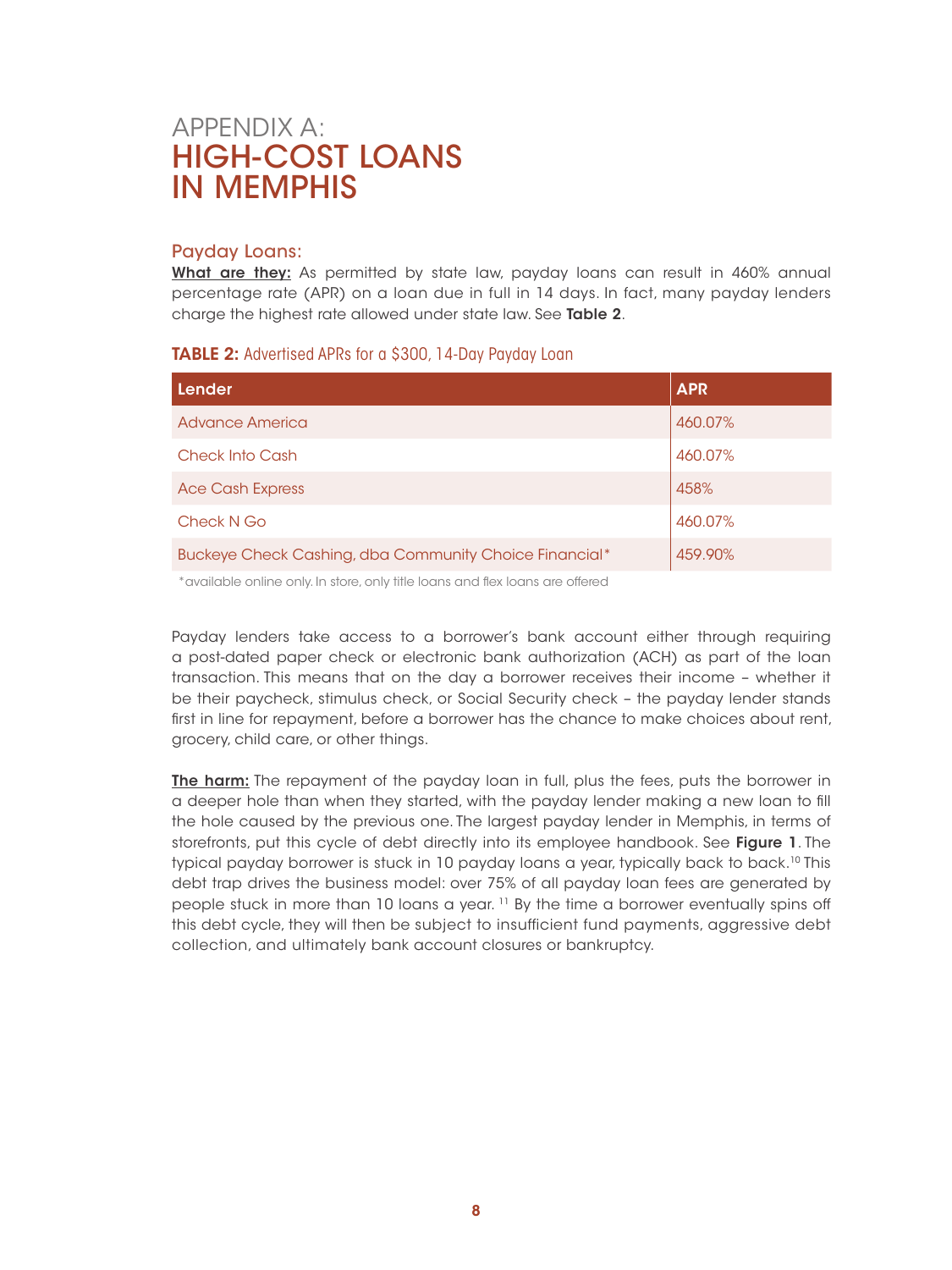

#### Car Title Loans:

What are they: Like payday loans, car title lenders charge triple-digit interest rates. For example, a \$300 loan at one Memphis lender, carries \$66 in charges, resulting in a 267% APR when the full \$366 is due in full in 30 days.<sup>12</sup> Like payday lenders, car title lenders take extreme repayment leverage over the borrower. Rather than gaining access to a bank account, car title lenders take access to a borrower's car title in exchange for providing the loan. If a borrower is unable to repay the loan in full, the car title lender can seize the car and sell it, or the borrower can pay the fees again to renew the loan for another 30 days in order to avoid repossession.

The harm: Data show that, nationally, car title borrowers refinance a car title loan 8 times on average, re-paying the fees each time. Despite advertised promises that a borrower is able to keep their car, thousands of borrowers end up with their car seized by the lender. In Tennessee, in 2019, the most recent year available, nearly half (45%) of car title loans made that year defaulted, and over 11,000 cars were repossessed.<sup>13</sup> Between 2014 and 2019, car title lenders seized over 101,000 cars from Tennesseans.<sup>14</sup>

#### Flex Loans:

What are they: Created by the state legislature in 2014, flex loans are an open ended line of credit. However, flex loans can be like payday loans and take direct access to a borrower's bank account or like a car title loan where the lender takes access to a borrower's car title. Like the other high-cost lenders in the market, the charges on flex loans equate to triple-digit APRs, upwards of 279%.<sup>15</sup> In the words of one Memphis borrower, "due to the insanely high predatory interest rate of 279 %, I was unable to keep up with the payments."16

The harm: Like the other high-cost loans in the market, these flex loans are debt traps by design. Given the loans' repayment structure, for a \$500 loan where a borrower makes the minimum required payments, after three years she will have paid over \$2,600 in fees and interest, yet still owe \$167 in principal.17As one borrower described it, "after fees and how they set up your biweekly payments, only a small amount goes toward the principal, which makes it impossible for payoff."18 Tennessee data reveal that a high number of these loans ultimately fail but are still highly lucrative for the lenders who make them due to their ability to generate excessive fees.19 The consequences of default on a flex loan for borrowers, however, can be extremely devastating, including the seizure of a borrower's car.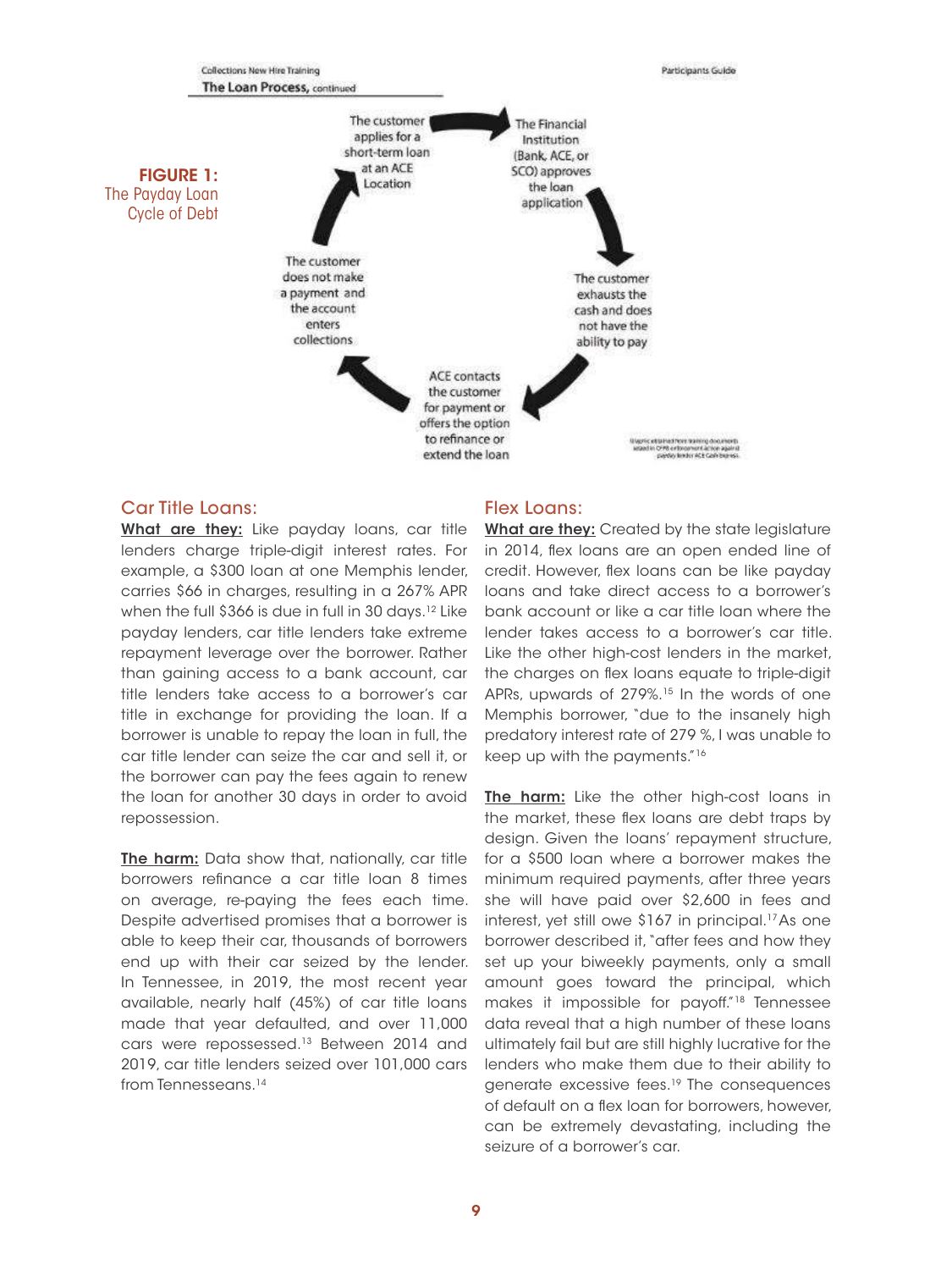### APPENDIX B: HIGH-COST LENDERS BY ZIP CODE

| <b>Zip Code</b> | <b>High-Cost</b><br><b>Loan Stores</b> | Neighborhood                                       |
|-----------------|----------------------------------------|----------------------------------------------------|
| 38139           | $\overline{0}$                         | Germantown                                         |
| 38138           | $\Omega$                               | Germantown                                         |
| 38135           | $\overline{0}$                         | <b>Bartlett</b>                                    |
| 38117           | $\overline{2}$                         | <b>East Memphis</b>                                |
| 38125           | 3                                      | Windyke / Southwind                                |
| 38133           | 3                                      | <b>Bartlett</b>                                    |
| 38103           | $\mathbf{I}$                           | Downtown / South Main Arts District / South Bluffs |
| 38134           | 6                                      | <b>Bartlett</b>                                    |
| 38141           | 3                                      | <b>South Riverdale</b>                             |
| 38104           | 6                                      | East Midtown / Central Gardens / Cooper Young      |
| 38116           | 15                                     | Whitehaven                                         |
| 38109           | 6                                      | Coro Lake / Whitehaven                             |
| 38115           | 12                                     | <b>Hickory Ridge</b>                               |
| 38112           | $\overline{2}$                         | Midtown / Evergreen / Overton Square               |
| 38111           | 11                                     | <b>Orange Mound</b>                                |
| 38122           | 11                                     | Jackson / Berclair                                 |
| 38128           | 11                                     | Egypt / Raleigh                                    |
| 38107           | 0                                      | Collierville / Piperton                            |
| 38118           | 11                                     | Oakhaven                                           |
| 38114           | $\overline{4}$                         | <b>Orange Mound</b>                                |
| 38105           | $\overline{0}$                         | Uptown / Pinch District                            |
| 38106           | T                                      | <b>South Memphis</b>                               |
| 38108           | $\overline{0}$                         | Cordova                                            |
| 38127           | 5                                      | Frayser                                            |
| 38126           | 1                                      | South Forum / Washington Heights                   |
| <b>Total</b>    | 114                                    |                                                    |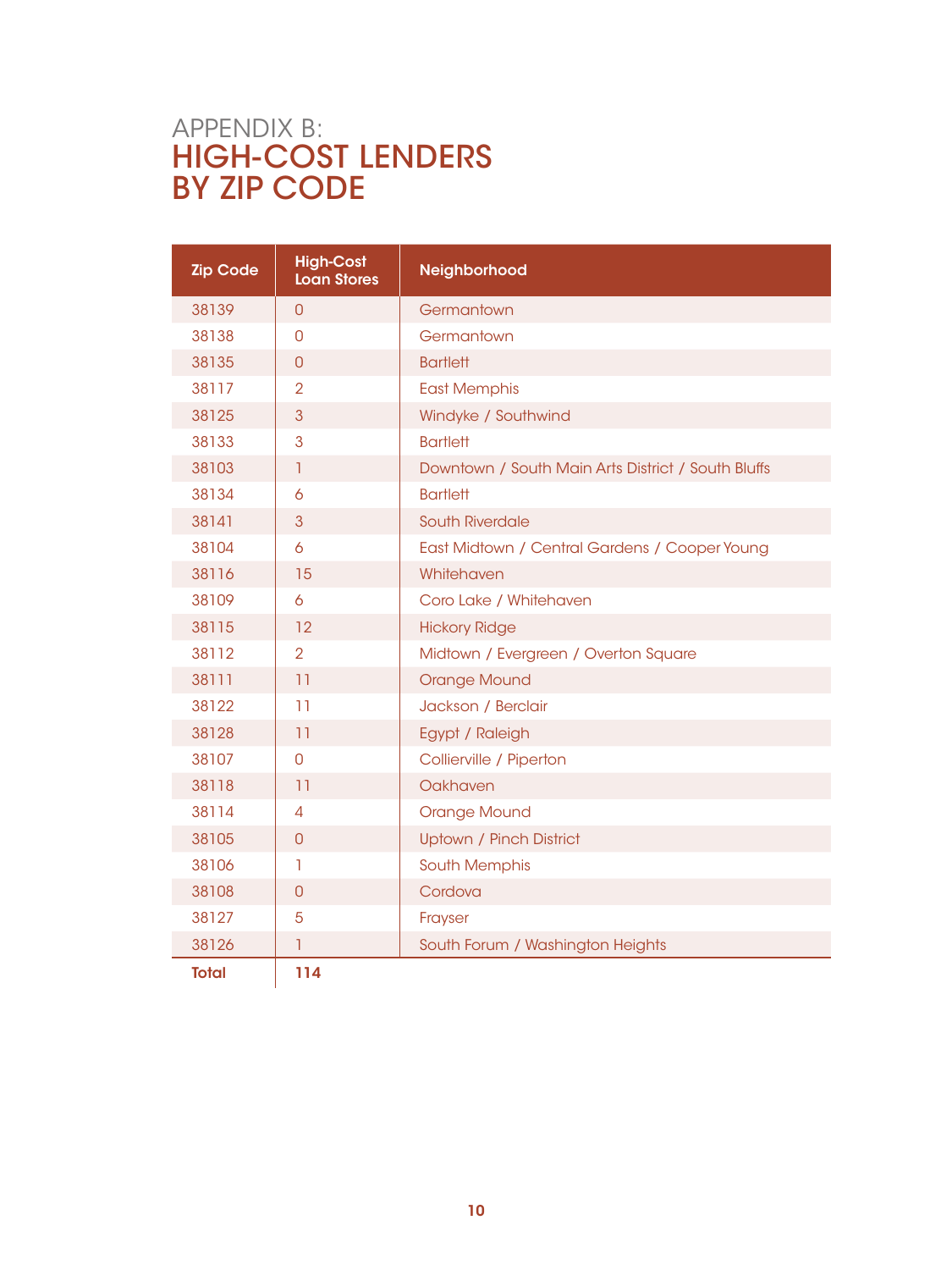3 Consumer Financial Protection Bureau, Payday loans and deposit advance products: A white paper of initial data findings (2013), [https://files.consumerfinance.gov/f/201304\\_cfpb\\_payday-dap-whitepaper.pdf](https://files.consumerfinance.gov/f/201304_cfpb_payday-dap-whitepaper.pdf) 4 CFPB White Paper, Payday Loans and Deposit Advance Products at 22, 2013, [https://files.consumerfinance.](https://files.consumerfinance.gov/f/201304_cfpb_payday-dap-whitepaper.pdf#page=22 ) [gov/f/201304\\_cfpb\\_payday-dap-whitepaper.pdf#page=22](https://files.consumerfinance.gov/f/201304_cfpb_payday-dap-whitepaper.pdf#page=22 )

5 Tennessee Department of Financial Institutions, Annual Reports 2015, 2016, 2017, 2018, 2019, and 2020, available a[t https://www.tn.gov/tdfi/tdfi-info/tdfi-annual-report.html]( https://www.tn.gov/tdfi/tdfi-info/tdfi-annual-report.html)

6 Hope Policy Institute analysis of licensee data for deferred presentment providers, title pledge lenders and flexible credit lenders from the Tennessee Department of Financial Institutions as of August 6, 2021, and McDonalds and Starbucks Store locators, showing 8 McDonald's and 24 Starbucks.

7 Prosperity Now Scorecard, https://scorecard.prosperitynow.org/data-by-location#city/4748000

<sup>8</sup> City of Memphis, "A Resolution urging State Legislators to revoke and ban business licenses for payday lenders," Sept. 15, 2020

9 Rev. J. Lawrence Turner, "Memphis must work towards ending predatory payday lending in our community," Sept. 2, 2021, https://www.commercialappeal.com/story/opinion/2021/09/02/predatory-loans-have-grip-memphislets-work-undo-damage/5686746001/

10 Consumer Financial Protection Bureau, Payday loans and deposit advance products: A white paper of initial data findings (2013), [https://files.consumerfinance.gov/f/201304\\_cfpb\\_payday-dap-whitepaper.pdf](https://files.consumerfinance.gov/f/201304_cfpb_payday-dap-whitepaper.pdf )

<sup>11</sup> CFPB White Paper, Payday Loans and Deposit Advance Products at 22, 2013, [https://files.consumerfinance.](https://files.consumerfinance.gov/f/201304_cfpb_payday-dap-whitepaper.pdf#page=22 ) [gov/f/201304\\_cfpb\\_payday-dap-whitepaper.pdf#page=22](https://files.consumerfinance.gov/f/201304_cfpb_payday-dap-whitepaper.pdf#page=22 )

<sup>12</sup> APR as advertised on Golden Title Loans,<https://745cash.com/rates>(visited on Nov. 21, 2021).

13 Tennessee Department of Financial Institutions, 2020 Annual Report, page 55, [https://www.tn.gov/content/](https://www.tn.gov/content/dam/tn/financialinstitutions/new-docs/2021-department-documents/2020%20Te) [dam/tn/financialinstitutions/new-docs/2021-department-documents/2020%20Tennessee%20Department%20](https://www.tn.gov/content/dam/tn/financialinstitutions/new-docs/2021-department-documents/2020%20Te) [of%20Financial%20Institutions%20Annual%20Report.pdf](https://www.tn.gov/content/dam/tn/financialinstitutions/new-docs/2021-department-documents/2020%20Te)

<sup>14</sup> Tennessee Department of Financial Institutions, Annual Reports 2015, 2016, 2017, 2018, 2019, and 2020, available at<https://www.tn.gov/tdfi/tdfi-info/tdfi-annual-report.html>

<sup>15</sup> APR as advertised on the website of Advance Financial,<https://www.af247.com/tennessee-flex-loans/> (visited on Nov. 21, 2021). See also, website for Advance America,

<https://www.advanceamerica.net/store-locations/tennessee> (last visited on Nov. 21, 2021). Under the Flexible Credit Act statute, the high-cost lender can charge 24% interest plus an additional fee of .7% daily.

<sup>16</sup> Consumer Financial Protection Bureau, Complaint Database, Consumer Complaint Narrative, Feb. 3, 2021. Consumer Complaint No. 4112455

17 NewsChannel5, "Critics Call 279% Loan A 'Debt Trap'," Feb. 16, 2016, https://www.newschannel5.com/news/ newschannel-5-investigates/consumer-alert/critics-call-279-loan-a-debt-trap-for-poor

18 Consumer Financial Protection Bureau, Complaint Database, Consumer Complaint Narrative, Feb. 3, 2021. Consumer Complaint No. 4112455

19 Tennessee Department of Financial Institutions, 2020 Annual Report, (finding that in 2019, "Bad debt expense represented approximately 38% of total operating income," while simultaneously flex loan lenders reported over \$116 million in net income that same year). [https://www.tn.gov/content/dam/tn/financialinstitutions/new](https://www.tn.gov/content/dam/tn/financialinstitutions/new-docs/2021-department-documents/2020%20Te)[docs/2021-department-documents/2020%20Tennessee%20Department%20of%20Financial%20Institutions%20](https://www.tn.gov/content/dam/tn/financialinstitutions/new-docs/2021-department-documents/2020%20Te)

[Annual%20Report.pdf](https://www.tn.gov/content/dam/tn/financialinstitutions/new-docs/2021-department-documents/2020%20Te)

<sup>1</sup> Consumer Financial Protection Bureau, Complaint Database, Consumer Complaint No. 3566806., Mar. 14, 2020

<sup>2</sup> Consumer Financial Protection Bureau, Complaint Database, Consumer Compliant No. 3345280, Aug. 17, 2019.